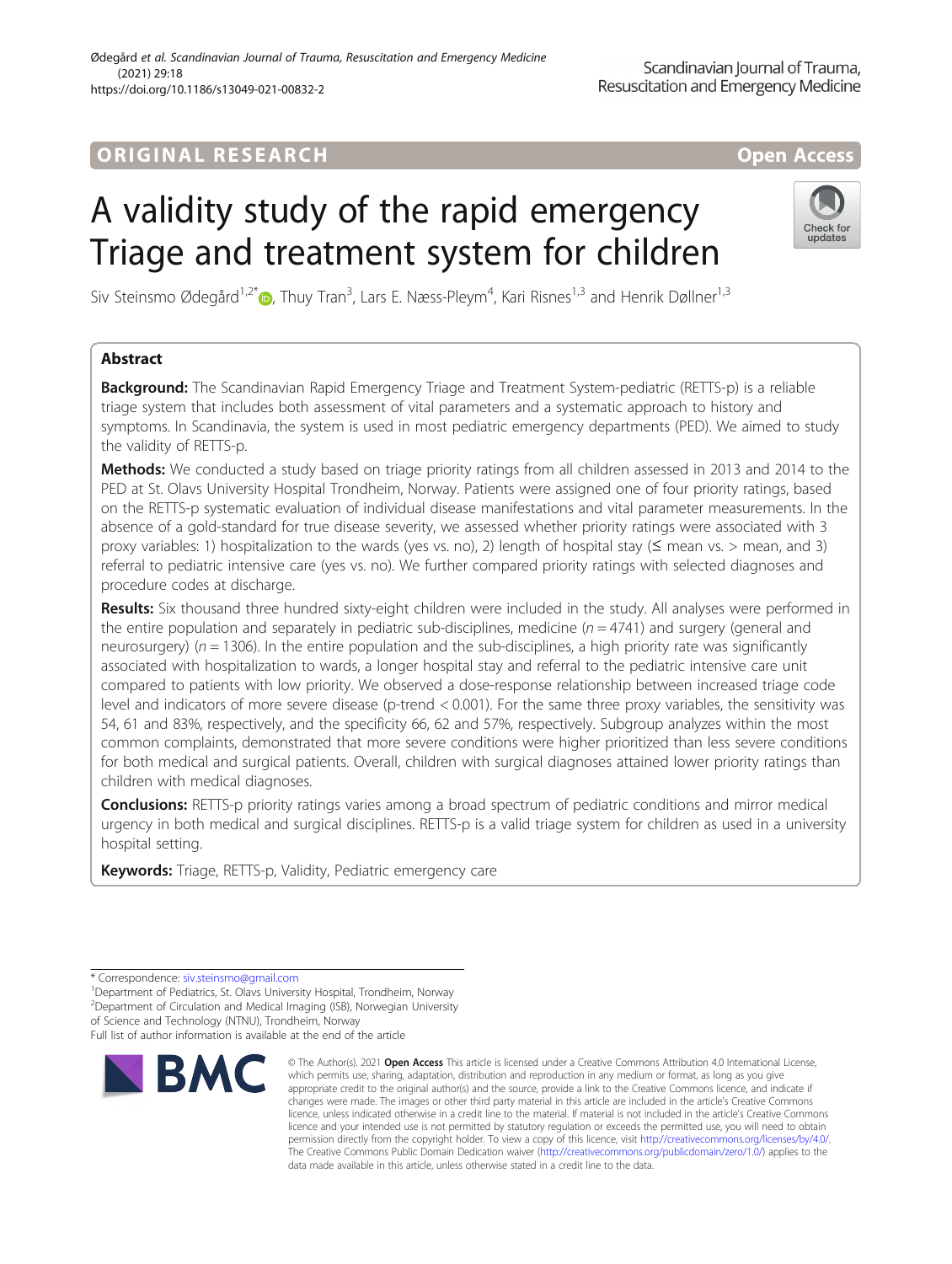# Background

In hospital emergency departments (ED), it is important to ensure that the sickest patients are evaluated and treated first. To undertake effective prioritization, several triage systems have been developed [\[1](#page-6-0)]. To ensure the best outcome for the patients, and accurate use of resources, it is pivotal to find a triage system which can easily be used, detects ill patients and prioritize the patients correctly [\[2](#page-6-0)]. Detecting quickly if patients should be hospitalized will also lead to less waiting for remaining patients [\[2](#page-6-0)].

To help prioritizing patients correctly, the pediatric ED (PED) at St. Olavs University Hospital in Norway implemented the pediatric version of the rapid emergency triage and treatment system (RETTS-p) in 2012 [\[3](#page-6-0)]. RETTS was developed at Sahlgrenska University Hospital, Sweden [[4\]](#page-6-0). A pediatric version (RETTS-p) was later developed, which has been increasingly used internationally  $[4-7]$  $[4-7]$  $[4-7]$  $[4-7]$  $[4-7]$ . It is a triage system that together with vital parameter (VP) measurements also is based on clinical information with the most common emergency signs and symptoms (ESS) among children [[8\]](#page-6-0).

The most important function of a triage system is to ensure that children in need of medical and surgical interventions are rapidly recognized [\[9](#page-6-0)]. It has therefore been argued that it is more crucial that it has a high sensitivity compared to a high specificity [[10\]](#page-6-0). This is especially true for certain patients groups, e.g. children with chronic illness, as studies have shown that they more often are under-triaged compared to otherwise healthy children [\[11](#page-6-0)]. As RETTS-p includes independent scores for clinical symptoms related to specific conditions as well as for VPs [\[8](#page-6-0)], it might be more sensitive for detecting children in need of hospital admission [\[1](#page-6-0)].

Triage tools are usually evaluated by its reliability and validity  $[1, 5-7, 12]$  $[1, 5-7, 12]$  $[1, 5-7, 12]$  $[1, 5-7, 12]$  $[1, 5-7, 12]$  $[1, 5-7, 12]$  $[1, 5-7, 12]$ . Others  $[5, 6]$  $[5, 6]$  $[5, 6]$  $[5, 6]$  and we  $[1]$  $[1]$  have previously found RETTS-p to have a high reliability, which means that it has a high intra- and interrater consistency. The validity of a triage tool refers to the level it can foretell the true urgency of a condition presenting in the ED  $[12]$  $[12]$ . The adult version of RETTS have been found to have a high validity [\[7](#page-6-0), [12\]](#page-6-0), but the validity of RETTS-p has not been studied yet. To address this, we used registry data from a large Norwegian PED, and assessed the validity of RETTS-p in a University hospital setting.

# Methods

A population-based study was conducted at the PED at St. Olavs University Hospital, Trondheim, Norway with the aim to validate RETTS-p. This PED is the only in Sør-Trøndelag county and provides emergency care for a population of approximately 58,000 children aged < 16 years old, of whom 18,000 are less than 5 years of age

(Statistics Norway, 2014). Most children are referred for evaluation from general practitioners or physicians at the municipal emergency departments, but some children with chronic diseases and children with suspect sexual abuse may come directly to the PED without prior medical evaluation. Children with all types of medical complaints are received, but multi-traumatized and those with severely hampered vital functions are usually received at the main (adult) ED. All children at the PED are registered in a database with contact information, systematic clinical information and triage priority levels. For 2013 and 2014, this registry was linked to data from the patient administration system (PAS) with relevant International classification of disease, 10th revision (ICD-10) diagnoses, procedure codes and other patient administrative data.

# The rapid emergency Triage and treatment system pediatrics (RETTS-p)

Triage with RETTS-p has been described previously [\[1](#page-6-0)]. In the present study, we used a Norwegian version of the RETTS-p (version 1.2), which has been translated and adapted to Norwegian conditions. Briefly, the system combines measurements of traditional VPs and evaluation of individual ESS [\[8](#page-6-0)]. Forty-two ESS algorithms cover most pediatric complaints [[8\]](#page-6-0). Each ESS algorithm includes recommendations for initial basic evaluation and treatment to be initiated before the PED doctor arrives, such as oxygen treatment. The VPs include open airway, respiratory rate, oxygen saturation, heart rate, alertness level as measured by the Glasgow Coma Scale (GCS), and temperature. The VP priority levels are age adjusted, and heart rate is corrected for fever [[1\]](#page-6-0). At the PED at St. Olavs Hospital the children are triaged according to the RETTS-p at arrival [\[3](#page-6-0)]. PED nurses score both VPs and ESSs in one of four priority levels. The final triage priority rating is determined as the highest level from the VP and ESS ratings (red = immediate, orange = within 20 min, yellow = within 2 h, green = within  $4$  h, blue = no priority, gray = external tasks, brown = social pediatrics and purple is sexual assault unit). Re-triage is done if a change in the child's clinical condition requires it, and at the latest if the PED doctor has not assessed the patient according to its priority level [\[3](#page-6-0)].

### Statistical analysis

In the absence of a gold standard, we assessed the validity of RETTS-p by assessing associations between triage priority levels (red, orange, yellow and green) with three proxy variables for severity: 1) hospitalization to the wards (yes vs. no), 2) a long hospital stay ( $\leq$  mean vs.  $>$ mean), and 3) referral to the Pediatric Intensive Care Unit (PICU) (yes vs. no). We further compared priority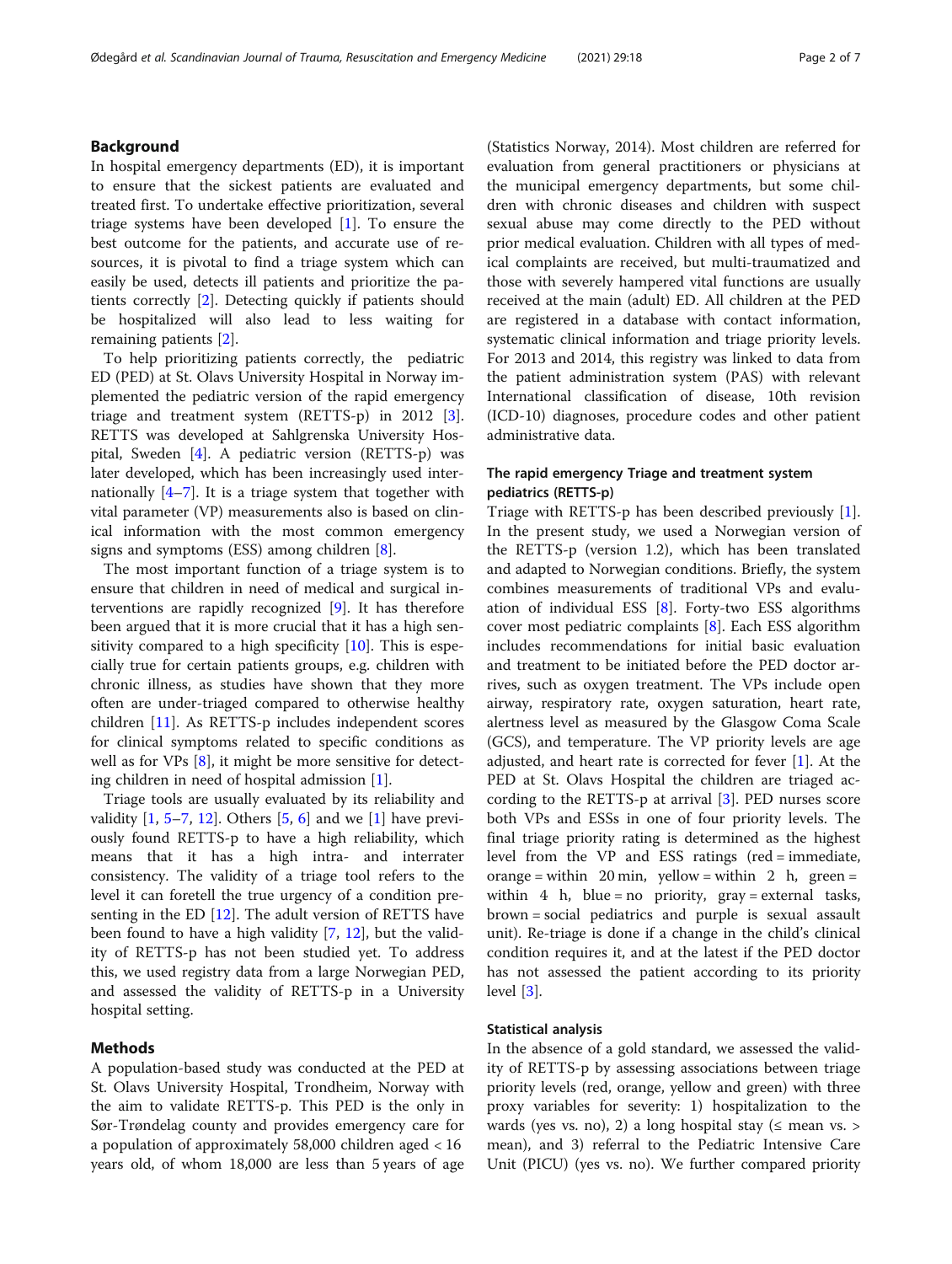ratings in selected diagnoses and procedure codes at discharge, in order to study if more severe conditions/diagnoses were assigned higher triage ratings than less severe conditions/diagnoses. These analyses were performed for the entire population and separately for medicine and surgery (general and neurosurgery). We calculated sensitivity (proportion of high triage ratings (red + orange) in hospitalized children, children with long hospital stay and children referred to PICU, specificity (proportion of low triage ratings (yellow + green) in children treated as outpatients, children with a short hospital stay and children not referred to PICU), overtriage (proportion of high triage ratings among non-hospitalized children, children with short hospital stay and children not referred to PICU) and undertriage (proportion of low triage ratings in hospitalized children, children with long hospital stay and children referred to PICU). We used Pearson  $\chi^2$ -test (univariate analyses) and logistic regression (multivariate analyses) to compare groups. In logistic regression analyses the data was adjusted for age (in years). SPSS Statistics version 23 was used for the analyses.

# Results

During the two-year period 2013 and 2014, 8689 children aged 0–16 years old were treated at the PED at St. Olavs Hospital. Elective control patients  $(n = 1348)$  and children where triage priority level information was missing ( $n = 973$ ) were excluded from the study (Fig. 1). Hence, in all 6368 children were included in the data analyzes, among whom 74% had pediatric medical, 15% surgical, 6% neurosurgical, 5% orthopedic and 0.5% had other complaints. In the entire population 9% of patients had a red triage, 34% had an orange triage, 38% had a yellow triage and 19% had a green triage (Table [1](#page-3-0)). The median age was 2 years (SD 5 years) (data not tabulated). Pediatric medical patients were more likely to have a high priority compared to the other specialties (Table [1](#page-3-0)).

In all, 49% of the triaged children were hospitalized at the Pediatric Department at St. Olavs hospital, and 51% were treated as outpatients (Table [1\)](#page-3-0). More boys (53%) than girls (47%) ( $p = 0.006$ ) were hospitalized. The excluded children had less surgical complaints compared to the included children  $(p < 0.001)$ . In the entire population and all sub disciplines, a higher priority rate was significantly associated with hospitalization to wards, a long hospital stays and referral to the PICU compared to the reference category with low priority (green category) (Table [2](#page-4-0)). This association increased in strength according to higher priority levels (p-trend < 0.001). Compared to those with lowest priority, those with the highest priority were approximately five times more likely to be admitted, four times more likely to have a long hospital



stay, and over 30 times more likely to be admitted to the PICU (Table [2\)](#page-4-0). In the entire population, 54% of the hospitalized children, 61% of the children with long hospital stay and 83% with PICU referral were triaged to high priority in the PED (red or orange) (sensitivity). In all, 66% of the children who were not hospitalized, 62% with a short hospital stay and 57% without PICU referral were triaged to low priority ratings (yellow or green) (specificity). For the same three proxy variables, 34, 38 and 43%, respectively, of the children who were triaged to a high priority rating were overtriaged, and 46, 39 and 17%, respectively, of the children triaged to low priority ratings were undertriaged.

# Pediatric medical patients

Among pediatric medical patients 11% had a red priority, 34% had an orange priority, 36% had a yellow priority and 19% had a green priority (Table [1](#page-3-0)). Among pediatric patients 46% were hospitalized, and among pediatric patients with red triage 69% were hospitalized (Table [1\)](#page-3-0). Further 23% had a long hospital stay and 2% were referred to PICU (Table [1\)](#page-3-0). Most patients got ICD-10 diagnoses and ESS codes related to respiratory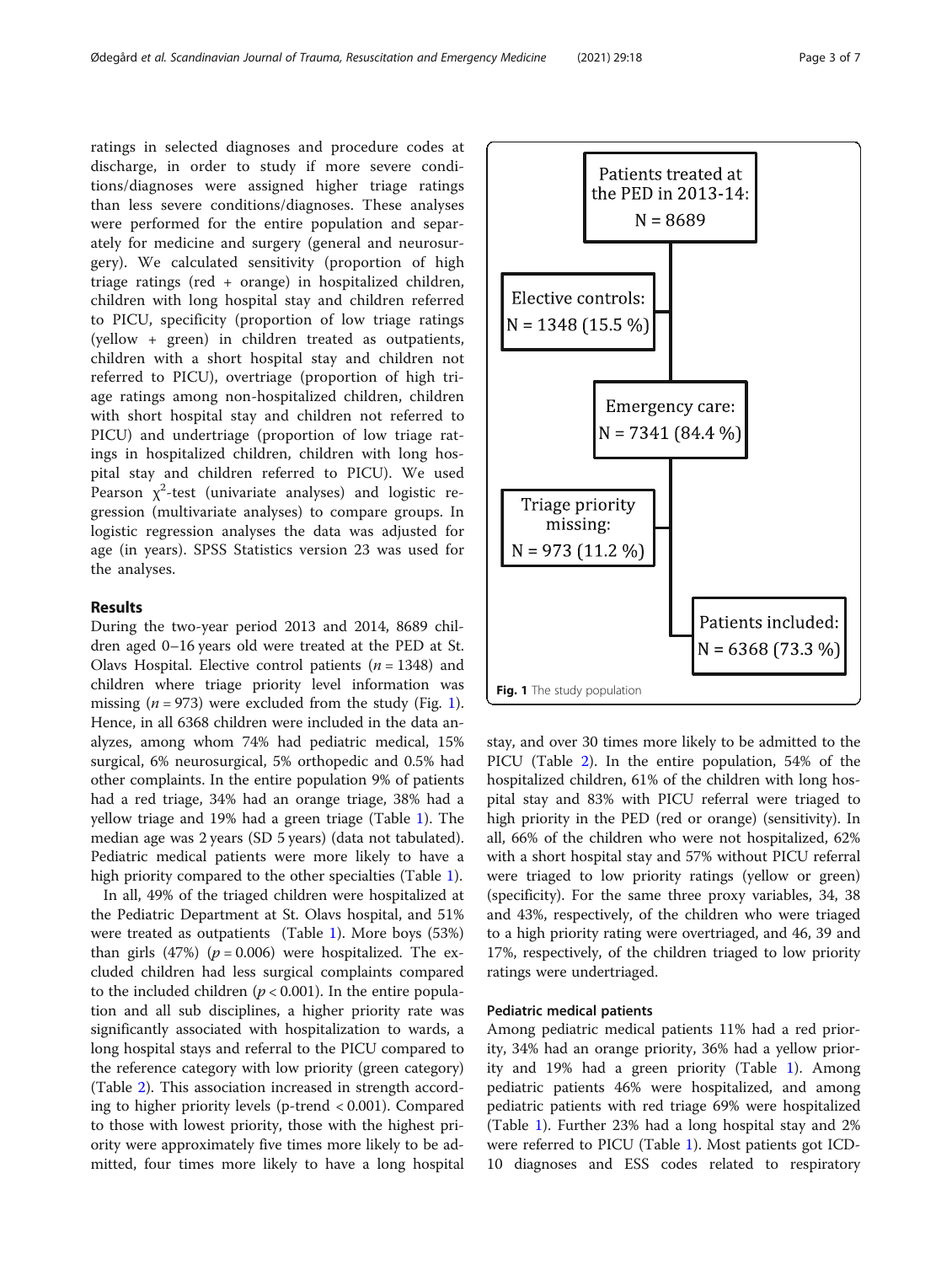<span id="page-3-0"></span>Table 1 Triage priority levels among the entire population (n = 6368) by pediatric disciplines, and selected ESS<sup>a</sup> codes, <sup>b</sup>ICD-10 diagnoses and selected procedure codes

|                                                     | Triage priority ratings |           |           |           |                |  |
|-----------------------------------------------------|-------------------------|-----------|-----------|-----------|----------------|--|
|                                                     | Red                     | Orange    | Yellow    | Green     | <b>Total N</b> |  |
| Entire population (%)                               | 586 (9)                 | 2179 (34) | 2397 (38) | 1206 (19) | 6368           |  |
| Pediatric Medicine (%)                              | 538 (11)                | 1628 (34) | 1688 (36) | 873 (19)  | 4727           |  |
| Child Surgery* (%)                                  | 28(3)                   | 339 (36)  | 426 (45)  | 162(17)   | 955            |  |
| Child Neurosurgery* (%)                             | 6(2)                    | 94 (27)   | 154 (44)  | 97(28)    | 351            |  |
| Child Orthopedics* (%)                              | 13(4)                   | 105(35)   | 116 (39)  | 66 (22)   | 300            |  |
| Child Ear-Nose-Throat (%)                           | 1(3)                    | 12 (39)   | 12 (39)   | 6(19)     | 31             |  |
| Child Ophthalmology (%)                             | 0(0)                    | 1(25)     | 1(25)     | 2(50)     | 4              |  |
| <b>ESS-codes</b>                                    |                         |           |           |           |                |  |
| Airway problem $(104 + 144)$ (%)                    | 300 (17)                | 684 (39)  | 584 (33)  | 186 (11)  | 1754           |  |
| Abdominal pains (106) (%)                           | 29(3)                   | 311 (31)  | 483 (48)  | 184 (18)  | 1007           |  |
| Vomiting and diarrhea (110) (%)                     | 15(3)                   | 172 (34)  | 177 (35)  | 146 (29)  | 510            |  |
| Head injury (130) (%)                               | 8(3)                    | 61(20)    | 142 (47)  | 93 (31)   | 304            |  |
| Headache (119) (%)                                  | 2(2)                    | 71 (53)   | 24 (18)   | 36(27)    | 133            |  |
| Other ESS-codes (%)                                 | 232 (9)                 | 880 (33)  | 987 (37)  | 1206 (19) | 2660           |  |
| ICD-10 Diagnoses                                    |                         |           |           |           |                |  |
| Lower respiratory tract infections <sup>c</sup> (%) | 237 (24)                | 414 (42)  | 268 (27)  | 74 (8)    | 993            |  |
| Upper respiratory tract infections <sup>d</sup> (%) | 89 (9)                  | 344 (36)  | 368 (39)  | 148 (16)  | 949            |  |
| Abdominal pain (R10) (%)                            | 5(2)                    | 80(24)    | 181 (54)  | 70 (21)   | 336            |  |
| Acute appendicitis (%) (K35) (%)                    | 3(3)                    | 35 (29)   | 73 (61)   | 9(8)      | 120            |  |
| Concussion (S06) (%)                                | 5(2)                    | 39 (16)   | 122 (50)  | 80 (33)   | 246            |  |
| Infectious gastroenteritis <sup>e</sup> (%)         | 10(2)                   | 160 (36)  | 152 (34)  | 122 (28)  | 444            |  |
| Other ICD-10 diagnoses (%)                          | 235 (8)                 | 1057 (35) | 1125 (37) | 636 (21)  | 3053           |  |
| Procedure codes                                     |                         |           |           |           |                |  |
| JEA: Appendectomy (%)                               | 3(3)                    | 34 (29)   | 70 (60)   | 9(8)      | 116            |  |
| GXAV: Assisted ventilation (%)                      | 21 (55)                 | 13(34)    | 4(11)     | 0(0)      | 38             |  |
| Hospitalizedf                                       |                         |           |           |           |                |  |
| Entire population (%)                               | 405 (13)                | 1254 (41) | 1046 (34) | 382 (12)  | 3087           |  |
| Pediatric Medicine (%)                              | 369 (17)                | 881 (41)  | 660 (30)  | 261 (12)  | 2171           |  |
| Surgery <sup>g</sup> (%)                            | 25(4)                   | 274 (38)  | 328 (46)  | 90(13)    | 717            |  |
| Long hospital stayh,i                               |                         |           |           |           |                |  |
| Entire population (%)                               | 244 (17)                | 647 (45)  | 424 (29)  | 138 (10)  | 1453           |  |
| Pediatric Medicine (%)                              | 231 (21)                | 470 (43)  | 287 (26)  | 107 (10)  | 1095           |  |
| Surgery <sup>9</sup> (%)                            | 7(3)                    | 113 (48)  | 101(43)   | 16(7)     | 237            |  |
| Referral to PICU <sup>j,k</sup>                     |                         |           |           |           |                |  |
| Entire population (%)                               | 45 (43)                 | 43 (41)   | 15(14)    | 3(3)      | 106            |  |
| Pediatric Medicine (%)                              | 43 (47)                 | 35 (38)   | 13(14)    | 1(1)      | 92             |  |
| Surgery <sup>f</sup> (%)                            | 2(15)                   | 7(54)     | 2(15)     | 2(15)     | 13             |  |

<sup>a</sup> ESS Emergency sign and symptoms, <sup>b</sup>ICD-10 International classification of diseases, 10th revision, <sup>c</sup>ICD-10-codes: J09-J18, J20-J22 and J40-J47; <sup>d</sup>ICD-10-codes: J00-J06 and J30-J39, <sup>e</sup> ICD-10-codes A00-A09, \*p < 0.001 compared with Pediatric Medicine, <sup>f</sup>Missing = 19, <sup>g</sup>Surgery = general and neurosurgery, <sup>h</sup>defined as hospital time (hours) > mean, <sup>i</sup>Missing = 381 <sup>j</sup>PICU Pediatric intensive care unit, <sup>k</sup>Missing = 381

complaints (Table 1). As demonstrated in Table [2](#page-4-0) there was increasing risk of hospitalization, having a long hospital stay and referral to the PICU according to priority level (p trend all; < 0.001). Compared to patients with lowest priority, those with highest priority were four to five times more likely to be hospitalized and have a long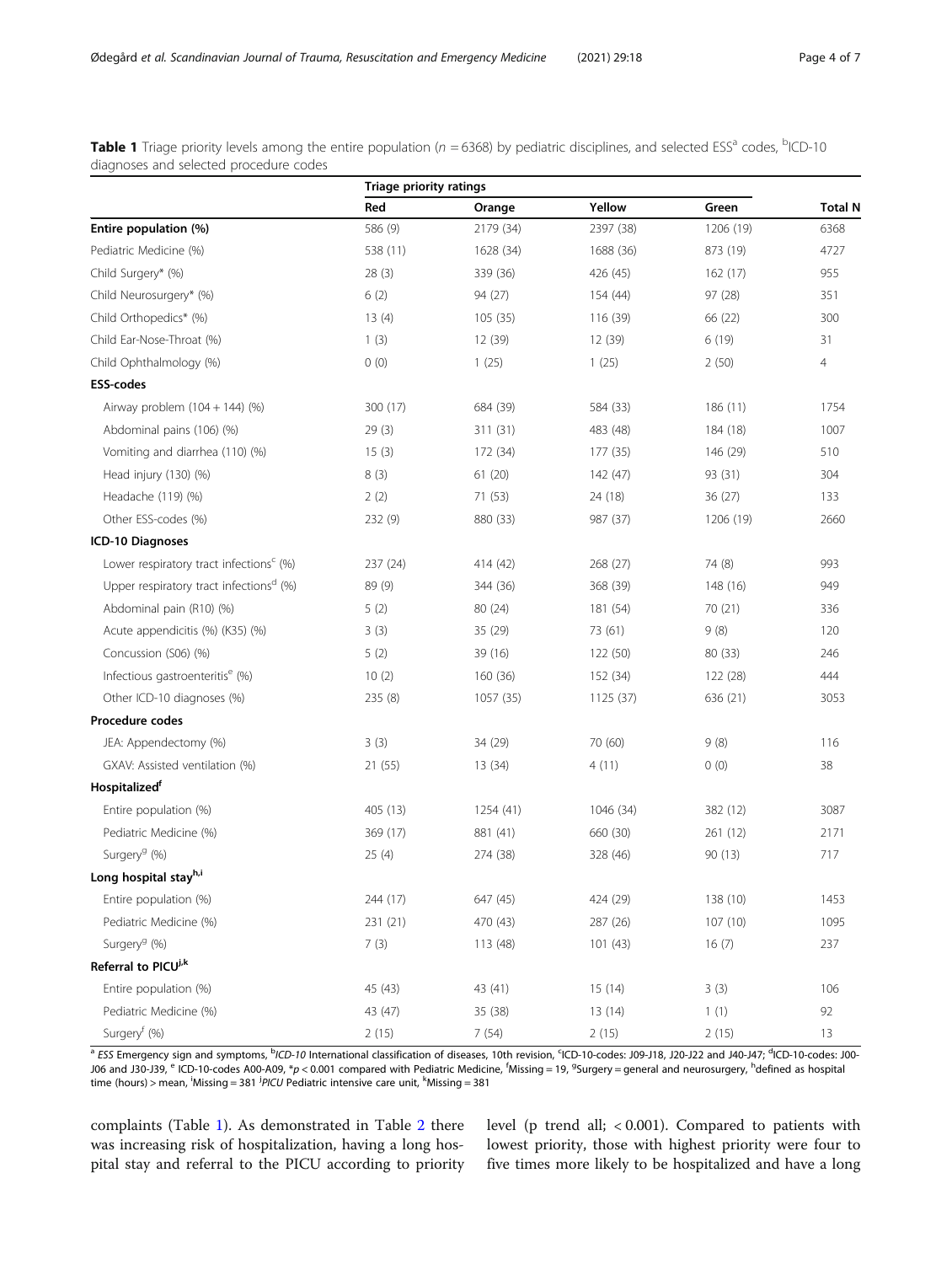|         | All patients ( $n = 6368$ )<br>Hospitalized <sup>b</sup> ( $n = 3087$ ) |                   | Medicine ( $n = 4727$ )<br>Hospitalized <sup>b</sup> ( $n = 2171$ ) |                   |          | Surgery <sup>a</sup> ( $n = 1209$ )<br>Hospitalized <sup>b</sup> ( $n = 717$ ) |  |
|---------|-------------------------------------------------------------------------|-------------------|---------------------------------------------------------------------|-------------------|----------|--------------------------------------------------------------------------------|--|
|         |                                                                         |                   |                                                                     |                   |          |                                                                                |  |
|         | N (%)                                                                   | OR (95% CI)       | N (%)                                                               | OR (95% CI)       | N(%)     | OR (95% CI)                                                                    |  |
| Green   | 382 (12)                                                                | ref.              | 261(12)                                                             | ref.              | 90(13)   | ref.                                                                           |  |
| Yellow  | 1046 (34)                                                               | $1.7(1.5-2.0)$    | 660 (30)                                                            | $1.5(1.3-1.8)$    | 328 (46) | $2.3(1.7-3.1)$                                                                 |  |
| Orange  | 1254(41)                                                                | $3.0(2.6-3.5)$    | 881 (41)                                                            | $2.8$ $(2.4-3.4)$ | 274 (38) | $3.1(2.3-4.3)$                                                                 |  |
| Red     | 405 (13)                                                                | $5.0(4.1-6.2)$    | 369 (17)                                                            | $5.1(4.1 - 6.5)$  | 25(3.5)  | $6.2$ (2.7-14.3)                                                               |  |
| P-trend |                                                                         | < 0.001           |                                                                     | < 0.001           |          | < 0.001                                                                        |  |
|         | Long hospital stay <sup>c,d</sup> ( $n = 1453$ )                        |                   | Long hospital stay <sup>c,d</sup> ( $n = 1095$ )                    |                   |          | Long hospital stay <sup>c,d</sup> ( $n = 237$ )                                |  |
| Green   | 138 (10)                                                                | ref.              | 107(10)                                                             | ref.              | 16(7)    | ref.                                                                           |  |
| Yellow  | 424 (29)                                                                | $1.5(1.3-1.8)$    | 287 (26)                                                            | $1.4(1.2-1.6)$    | 101(43)  | $2.0(1.4-2.7)$                                                                 |  |
| Orange  | 647 (45)                                                                | $2.6(2.2 - 3.0)$  | 470 (43)                                                            | $2.5(2.1-3.0)$    | 113 (48) | $2.4(1.7-3.3)$                                                                 |  |
| Red     | 561 (17)                                                                | $4.2$ $(3.4-5.3)$ | 231(21)                                                             | $4.5(3.6 - 5.8)$  | 7(3)     | $7.5(2.5-22.1)$                                                                |  |
| P-trend |                                                                         | < 0.001           |                                                                     | < 0.001           |          | < 0.001                                                                        |  |
|         | Referral to PICU <sup>e,f</sup> ( $n = 106$ )                           |                   | Referral to PICU <sup>e,f</sup> ( $n = 92$ )                        |                   |          | Referral to PICU <sup>e,f</sup> ( $n = 13$ )                                   |  |
| Green   | 3(3)                                                                    | ref.              | 1(1)                                                                | ref.              | 2(15)    | ref.                                                                           |  |
| Yellow  | 15(14)                                                                  | $2.4(0.7-8.3)$    | 13(14)                                                              | $6.5(0.8 - 50.0)$ | 2(15)    | $0.5(0.1 - 3.4)$                                                               |  |
| Orange  | 43 (41)                                                                 | $8.1(2.5-26.3)$   | 35(38)                                                              | 19.7 (2.7-144.0)  | 7(54)    | $2.2(0.5-10.4)$                                                                |  |
| Red     | 45 (43)                                                                 | 33.8 (10.5-109.2) | 43 (47)                                                             | 75.3 (10.3-548.5) | 2(15)    | $8.0(1.1 - 58.7)$                                                              |  |
| P-trend |                                                                         | < 0.001           |                                                                     | < 0.001           |          | 0.02                                                                           |  |

<span id="page-4-0"></span>Table 2 Associations between triage priority levels and major outcomes among pediatric emergency patients expressed as odds ratio (ORs) with 95% confidence intervals (CIs<sup>\*</sup>)

<sup>a</sup>Surgery = general surgery and neurosurgery, <sup>b</sup>Missing = 19, <sup>c</sup>defined as hospital time (hours) > mean, <sup>d</sup>Missing = 381, <sup>e</sup>PICU Pediatric intensive care unit, <sup>f</sup>Missing = 19, \* data is adjusted for age (continuous variable)

hospital stay (Table 2). They were further approximately 75 times more likely to be admitted to the PICU, compared to patients with lowest priority (Table 2). Patients with lower respiratory tract infection were more likely to have a high priority, compared to patients with upper respiratory tract infection (Table [3](#page-5-0)). Patients with gastroenteritis were more likely to have a high priority compared to patients with constipation (Table [3\)](#page-5-0).

## Pediatric surgical patients

Among general surgical and neurosurgical patients, 3% had a red triage, 33% had an orange triage, 44% had a yellow triage and 20% had a green triage (Table [1](#page-3-0)). Among the general surgical and neurosurgical patients 55% were hospitalized, and among patients with red priority 74% were hospitalized (Table [1](#page-3-0)). Further 18% had a long hospital stay and 0.1% were referred to PICU (Table [1\)](#page-3-0). There was a significant association between priority level and hospitalization, having a long hospital stay and referral to the PICU (Table 2). These associations increased in strength according to priority level (Table 2; p-trend all < 0.001). Compared to patients with the lowest triage, patients with the highest triage had six times increased risk of hospitalization, seven times increased risk of having a long hospital stay and eight times more risk of being admitted to the PICU (Table 2). Patients with acute appendicitis were more likely to have a high priority compared to patients with constipation and abdominal pain (Table [3\)](#page-5-0).

#### **Discussion**

In the present study we found that a high RETTS-P priority rate was significantly associated with hospitalization, a long hospital stay and referral to the PICU compared to patients with low priority. This association increased in strength according to higher priority level. The data indicated that more severe conditions were higher prioritized than less severe conditions for both medical and surgical patients. This is the first study to investigate the validity of RETTS-p. Two previous studies have shown that RETTS is a valid tool among adults in Sweden [\[7](#page-6-0)] and Denmark [[12](#page-6-0)].

Approximately one of ten children had a lifethreatening condition and were triaged red in need of urgent intervention, one third were triaged orange implying examination within 20 min, one third were yellow in need of evaluation within 2 h, and one fifth received the lowest urgency level green with until 4 h waiting time. Interestingly, triage ratings varied between disciplines. Medical patients were more likely to have a high triage priority compared to the other specialties. This could suggest that RETTS-p have systematic errors in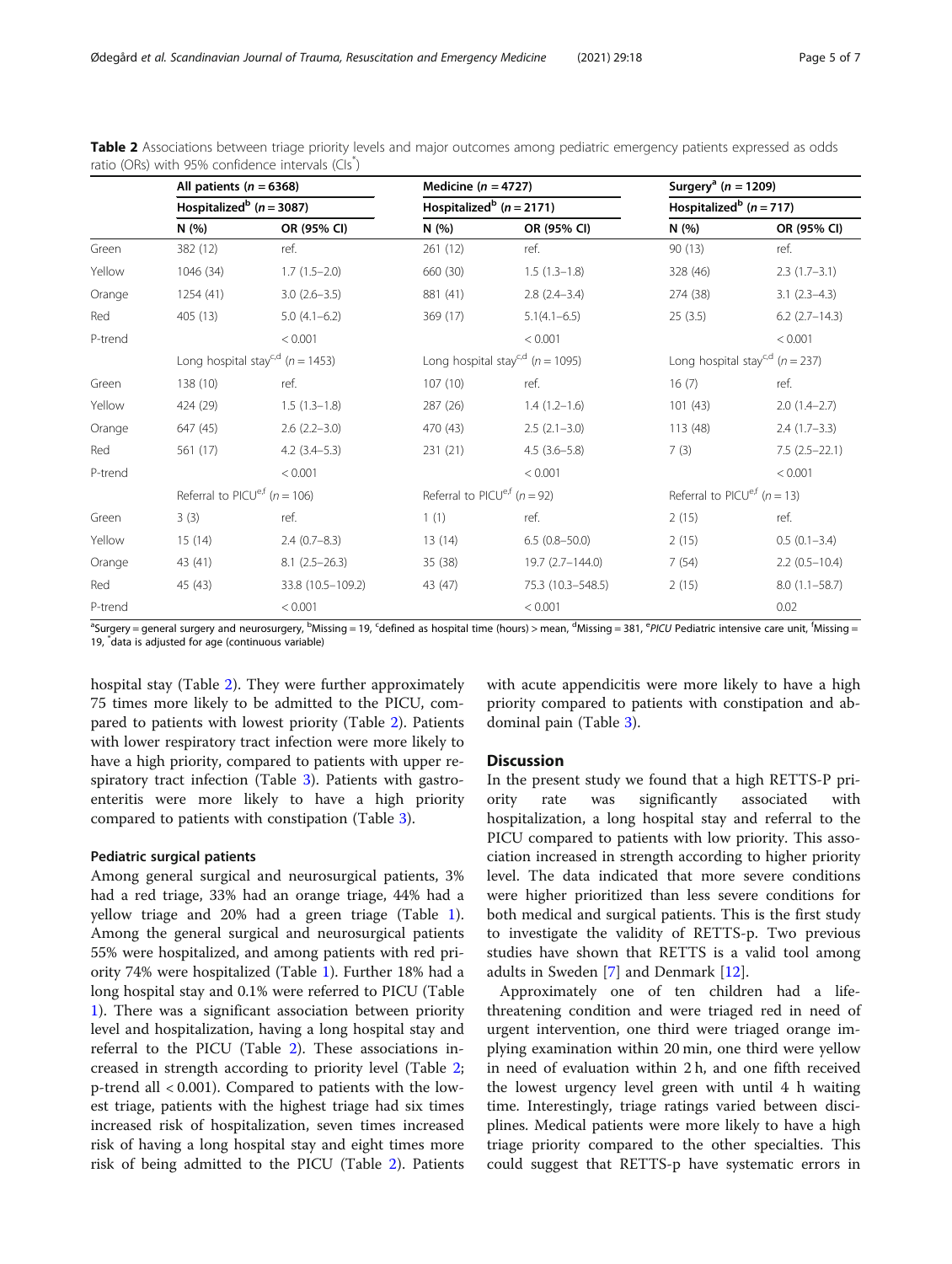<span id="page-5-0"></span>Table 3 Comparisons of triage priority levels in selected ICD-10<sup>a</sup> diagnoses of various medical severity, expressed as odds ratio with 95% confidence interval and adjusted by age<sup>\*</sup>

|              | ICD-10 <sup>a</sup> diagnoses |                                             |  |  |
|--------------|-------------------------------|---------------------------------------------|--|--|
|              |                               | Lower vs. upper respiratory tract infection |  |  |
| Green (ref.) |                               |                                             |  |  |
| Yellow       | 1.5                           | $(1.1 - 2.0)$                               |  |  |
| Orange       | 2.4                           | $(1.8 - 3.3)$                               |  |  |
| Red          | 5.4                           | $(3.7 - 7.9)$                               |  |  |
| P-trend      |                               | < 0.001                                     |  |  |
|              |                               | Gastroenteritis vs. constipation            |  |  |
| Green (ref.) |                               |                                             |  |  |
| Yellow       | 1.1                           | $(0.7 - 1.8)$                               |  |  |
| Orange       | 2.1                           | $(1.3 - 3.4)$                               |  |  |
| Red          | 4.9                           | $(0.9 - 37.5)$                              |  |  |
| P-trend      |                               | < 0.001                                     |  |  |
|              |                               | Appendicitis vs. constipation               |  |  |
| Green (ref.) |                               |                                             |  |  |
| Yellow       | 4.3                           | $(1.9 - 9.7)$                               |  |  |
| Orange       | 5.0                           | $(2.0 - 12.3)$                              |  |  |
| Red          | 7.0                           | $(1.0 - 50.4)$                              |  |  |
| P-trend      |                               | < 0.001                                     |  |  |
|              |                               | Appendicitis vs. abdominal pain             |  |  |
| Green (ref.) |                               |                                             |  |  |
| Yellow       | 2.7                           | $(1.3 - 5.9)$                               |  |  |
| Orange       | 3.6                           | $(1.6 - 8.2)$                               |  |  |
| Red          | 6.5                           | $(1.2 - 35.8)$                              |  |  |
| P-trend      |                               | < 0.001                                     |  |  |

<sup>a</sup>ICD-10 International classification of disease, 10th edition, <sup>\*</sup>data is adjusted for age (continuous variable)

the way it prioritizes children. However, our further analyzes suggest that this is not the case. As medical patients also were more likely to have a long hospital stay and to be referred to the PICU, it is likely that they more often were severely ill than the surgical patients, and hence that the triage was correct. Furthermore, for both medical and surgical patients, those with more severe diagnosis at discharge and those receiving advanced treatment had a higher priority when triaged at the PED. For example, those with a lower respiratory tract infection were higher prioritized than children with upper respiratory tract infection. Also, children with appendicitis were higher prioritized than children with constipation and abdominal pain. These factors indicate that in the PED RETTS-p prioritized the children correctly.

We found that approximately one third of the referred children was overtriaged; e.g. 31% of the pediatric patients with red priority were not hospitalized. This is probably explained by the fact that these patients

predominantly represented children with airway complaints, which needs promptly medical attention although the distress often is reversible with treatment. In contrast to the medical patients, surgical patients were likely to be admitted to hospital regardless of priority, resulting in relatively high rates of undertriage. We interpret that this finding reflects the need to monitor surgical patients in case they need surgery or develop complications at a later stage. As such, it seems that there are different traditions and procedures in treating medical and surgical patients, but that RETTS-p prioritize patients appropriate in the PED according to their medical state. Considering these inconsistencies, the use of hospitalization and length of hospital stay for validation may be questionable, but the association between high priority and these proxy variables on a group level is undisputable.

Strengths of the present study are the populationbased design with children referred from primary health care, and large cohort size with a broad specter of pediatric medical and surgical diagnoses. Weaknesses are a retrospective design, and the fact that the proxy variables we have used could be influenced by other factors than illness severity. E.g. we only found moderate sensitivities and specificities for hospitalization and length of hospital stay, proxy variables that may be influenced by living conditions, care takers and travel distance to hospital etc. [\[13](#page-6-0)]. A more robust proxy variable might be referral to the PICU, as it is in general less affected by these factors, and reflects severe illness with need of intensive care, continuous observation and high resource use  $[13]$  $[13]$ . Indeed, we found that RETTS-p identified need of PICU referral with a higher sensitivity of 83%. We do not have any information regarding whether RETTS-p prioritized children with chronic illnesses differently from otherwise healthy children. Seiger et al. [[11\]](#page-6-0) demonstrated that children with chronic illnesses were in greater risk of being undertriaged by the Manchester triage system (MTS). We would like to think that RETTS-p might be a more sensitive triage tool in this aspect, as it includes ESS scores which gives a higher triage if the child has certain chronic condition. However, we have not compared RETTS-p with a triage tool that does not include ESS scores. At last, we did not adjust for possible confounding factors other than the children's age. We do not have data regarding chronic illness, travel distance to hospital and socioeconomic status of the parents, which might have influenced the results.

Comparing various triage priority systems is a challenge due to different populations and health care systems, and the use of various proxy variables for true medical urgency [[14](#page-6-0)]. In Norway, children are referred to PEDs after evaluation at general practitioners and